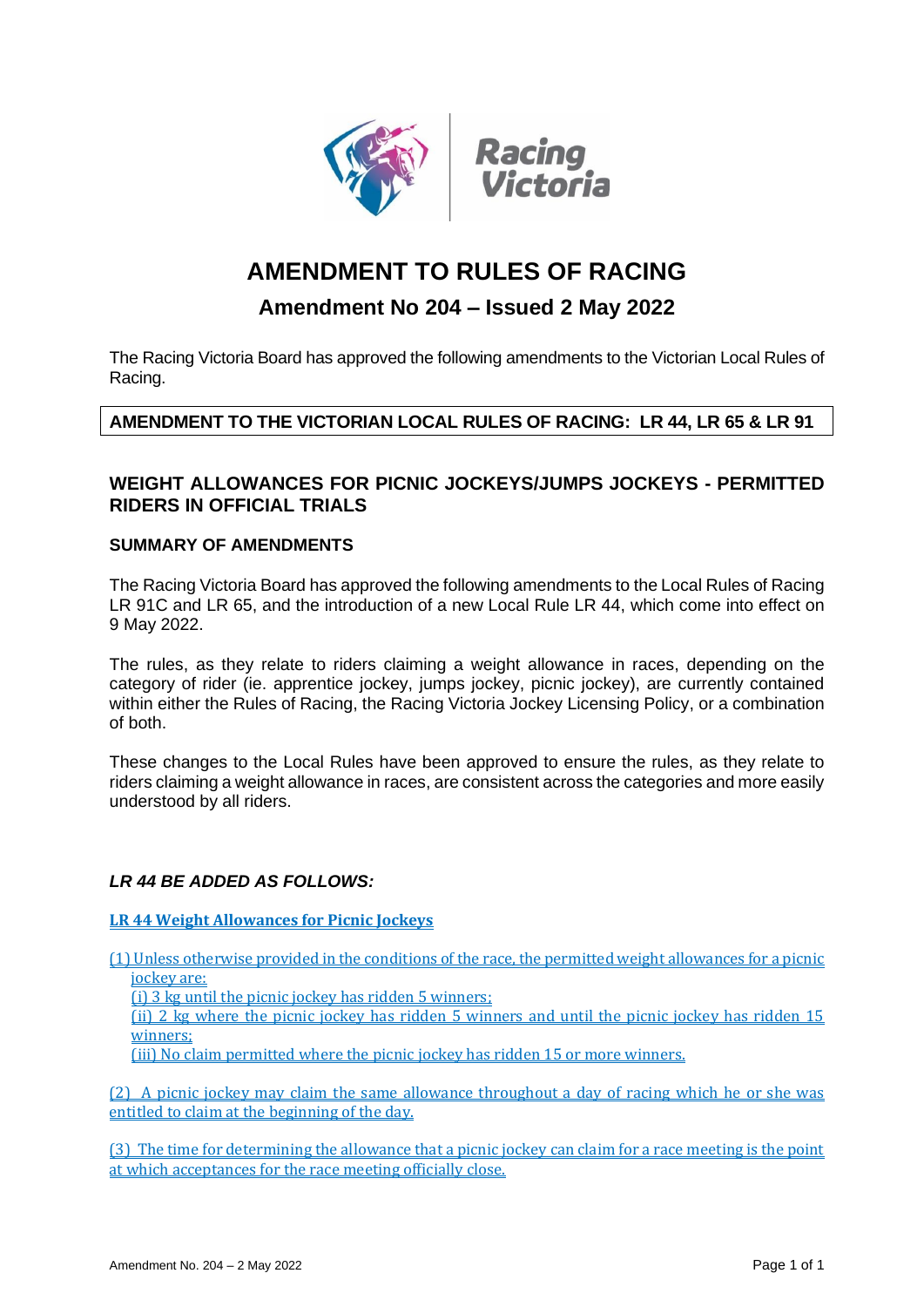# *LR 65(7)(a) BE AMENDED AS FOLLOWS:*

#### **LR 65 Official trials in Victoria**

…

#### (7) **Riders:**

(a) **Permitted riders:** Only riders with a permit or approval to ride in races, or riders riding for such permit or approval who are approved of by the Stewards, will be permitted to ride in the official trials, provided that, unless otherwise authorised by the Stewards, a maximum of only one Picnic jockey or amateur rider or rider riding for approval to ride as a Picnic jockey or amateur rider may be permitted to ride in each official trial.

…

## *LR 91C BE DELETED AND REPLACED AS FOLLOWS:*

#### **LR 91C Allowances**

- (1) **Entitlement:** In any handicap hurdle race or steeplechase or maiden jumping race for which the advertised prizemoney (not including trophies) is \$55,000 or less a rider (other than an amateur rider or an owner riding his own horse) is until he or she has ridden ten winners in hurdle races and/or steeplechases entitled to claim a 3kg allowance, provided that:
	- (a) any such rider after he or she has ridden 10 winners and until he or she has ridden 20 winners is entitled to claim a 1.5kg allowance;
	- (b) in no event may any horse carry less than 57kg;
	- (c) any such rider may claim the same allowance during a day of racing to which he was entitled at the beginning of that day; and
	- (d) no account may be taken of wins at point-to-point meetings when assessing eligibility to claim.

…

## **LR 91C Allowances**

- (1) **Entitlement:** In any handicap hurdle race or steeplechase or maiden jumping race for which the advertised prizemoney (not including trophies) is \$55,000 or less, a rider is, until he or she has ridden ten winners in hurdle races and/or steeplechases, entitled to claim a 3kg allowance, provided that:
	- (a) any such rider after he or she has ridden 10 winners and until he or she has ridden 20 winners is entitled to claim a 1.5kg allowance;
	- (b) in no event may any horse carry less than 57kg;
	- (c) any such rider may claim the same allowance during a day of racing to which he was entitled at the beginning of that day;
	- (d) The time for determining the allowance that a jumps jockey can claim for a race meeting is the point at which acceptances for the race meeting officially close;
	- (e) no account may be taken of wins at point-to-point meetings when assessing eligibility to claim.

…

## **Amendments effective from 9 May 2022**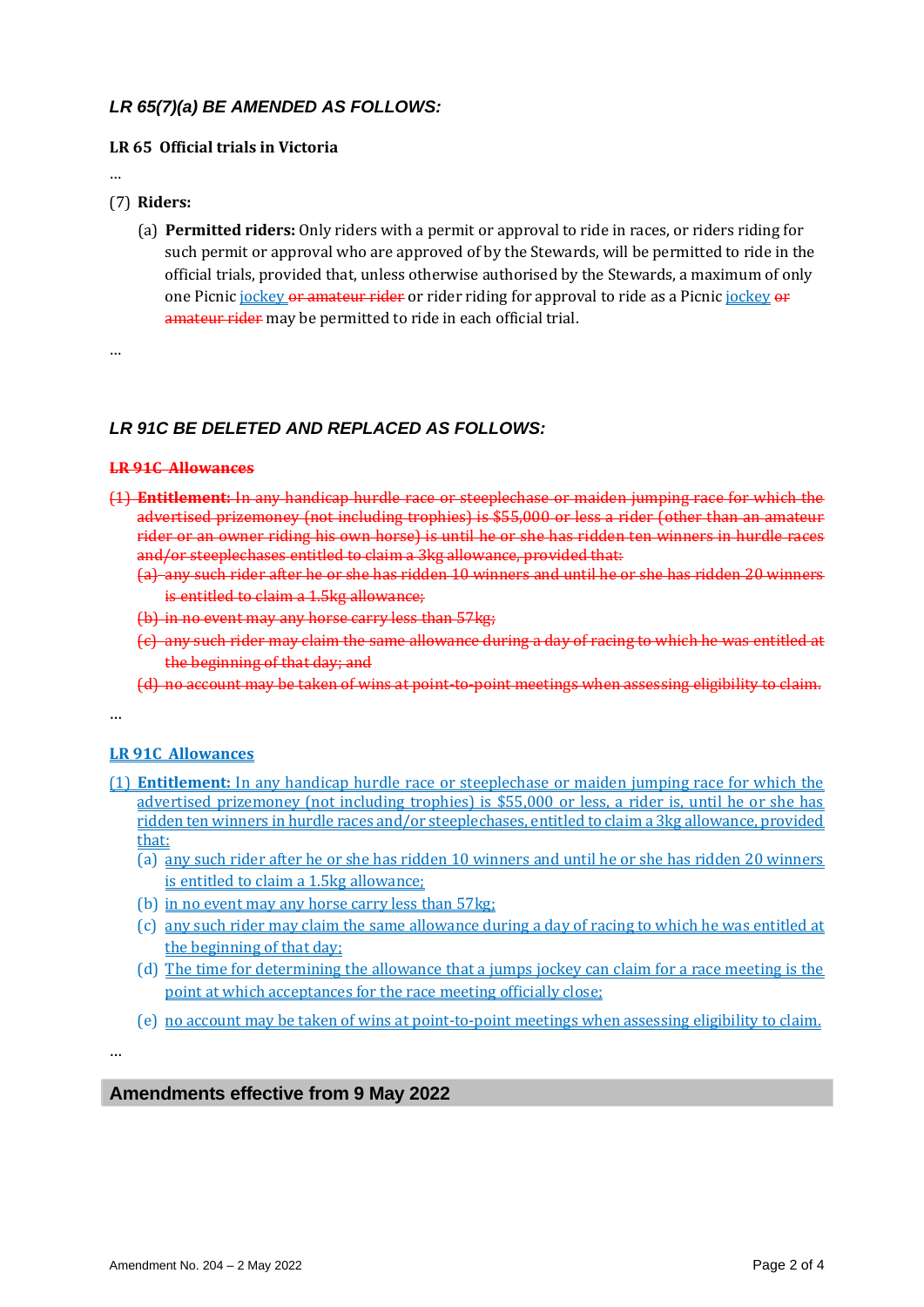## **AMENDMENT TO THE VICTORIAN LOCAL RULES OF RACING: LR 85**

# **PLATES AND SHOES**

## **SUMMARY OF AMENDMENT**

The Racing Victoria Board has approved amendments to the Local Rules relating to horse plates and shoes for consistency with the Australian Rules and National Equipment Register. These amendments also remove unnecessary repetition with the Local Rules, and reflect current plate requirements, and list all types of therapeutic shoes:

#### *LR 85 BE DELETED AND REPLACED AS FOLLOWS:*

#### **LR 85 Shoes**

- (1) **Plates with inserts:** Racing plates with approved steel inserts will be allowed to be used in races in Victoria.
- (2) **Shock shod shoes:** Shock shod shoes may be used on horses in Victoria subject to the following conditions:
	- (a) **Application to use:** An application for use must be made in writing by the trainer before 9.30am on the day preceding a race.
	- (b) **Permission to discontinue use:** Permission to discontinue the use of these shoes must be obtained from the Stewards.
- (3) **Racing plates with clips:** Racing plates with clips are permitted to be used on horses in Victoria subject to the following conditions:
	- (a) Clips must be of a size and shape acceptable to and approved by the Farrier's Supervisor.
	- (b) Clips should have blunt and rounded edges and not exceed 6 mm in height and 20mm in length.
	- (c) Plates or tips may be rolled to prevent shifting.
- (4) **Glue on shoes:** Conditions for use for mustad race-glue shoes in Victoria:
	- (a) **Application to use:** An application for use must be made in writing to the Stewards by the trainer before declarations for the race in which it is first intended to run the horse in the shoes.
	- (b) **Earliest time of fitting:** The shoes must be fitted no more than 48 hours before the race unless otherwise approved by the Stewards.
	- (c) **Farrier to fit shoes:** Except for horses from interstate or overseas which have been fitted with these shoes prior to arriving in Victoria the fitting of the shoes on all horses must be performed by a farrier registered with Racing Victoria.
	- (d) **Inspection:** The trainer must ensure that the horse shod with these shoes is inspected as soon as possible after arrival on the course on the day of the race by a farrier registered with Racing Victoria.
	- (e) **Shoe cast or damaged:** If a shoe is cast or so damaged that it cannot be secured and needs to be removed, the Stewards must order the withdrawal of the horse from the race.
	- (f) **Permission to discontinue use:** Trainers wishing to discontinue the use of the shoes must obtain permission from the Stewards before declarations for the race in which it is intended that the shoes will not be used.